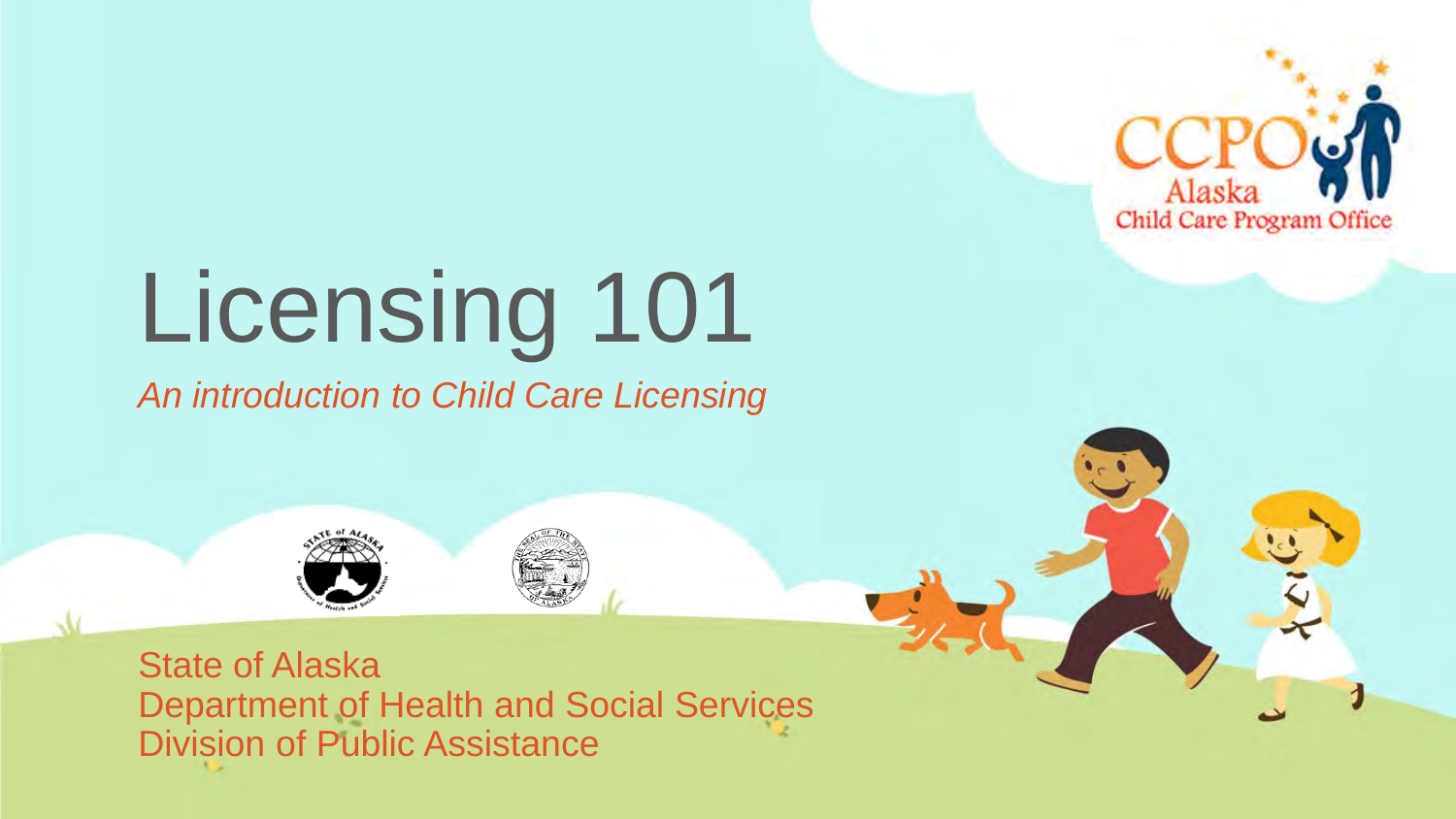*Who must get a child care license?*  In general, anyone caring for more than four non-related children

 Some types of facilities are exempt from licensure - click [here](http://www.akleg.gov/basis/aac.asp#7.57.015) to view.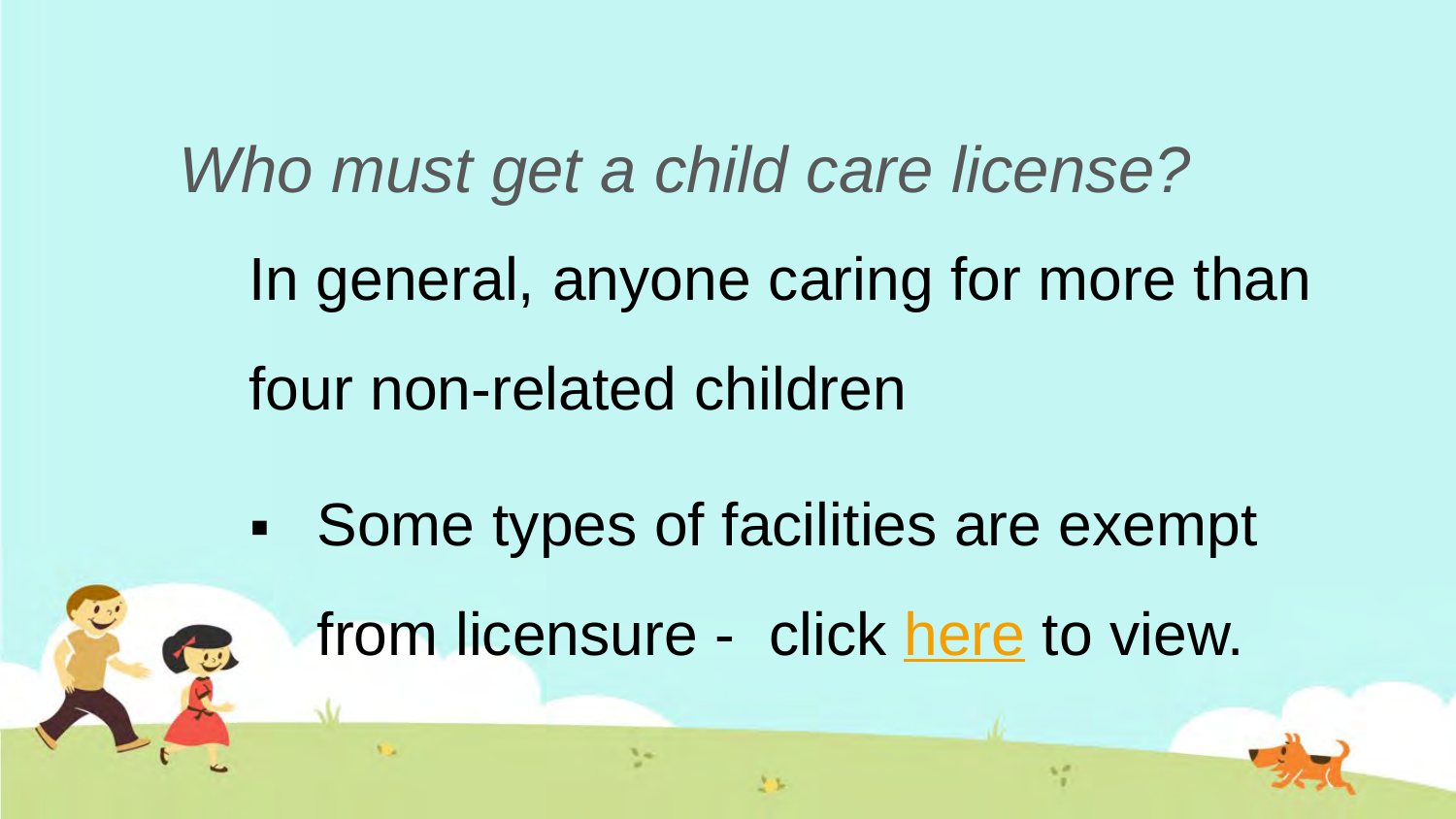## *Who regulates licensing?*

 of the Division of Public Assistance. They The Alaska Child Care Program Office is part

make sure that child care facilities meet

State and Federal Laws and Regulations.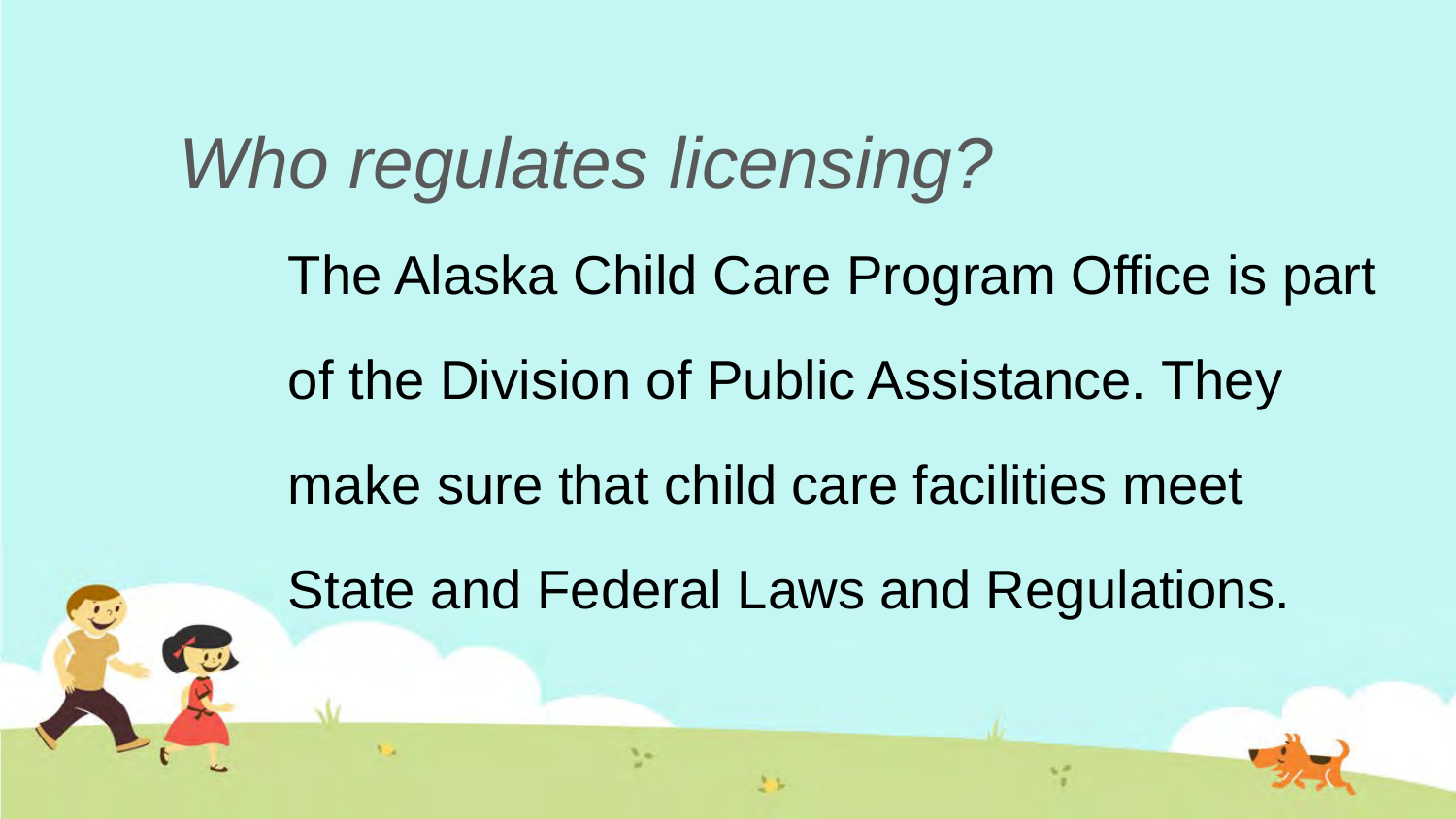### *Who is accountable?*

The Owner/Administrator and Staff of the child care facility are responsible for understanding and complying with State child care licensing regulations.

 *To view the regulations, click [here](http://dhss.alaska.gov/dpa/Pages/ccare/regs.aspx)* 

y.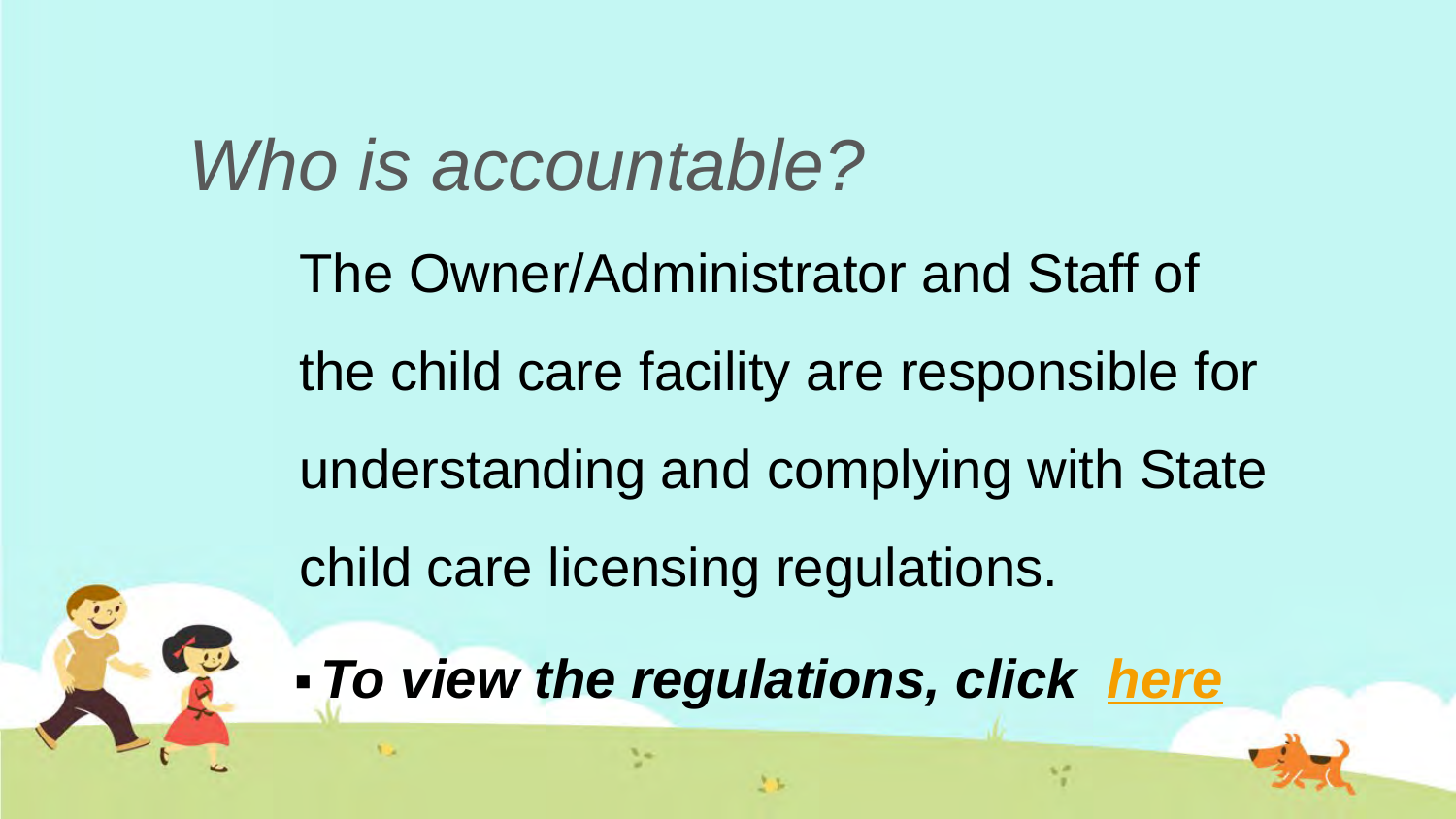## *What is a Licensed Child Care Facility?*

 children are supervised, educated, and A State approved safe place where shown positive interactions in a healthy environment.

 $\mathbf{V}$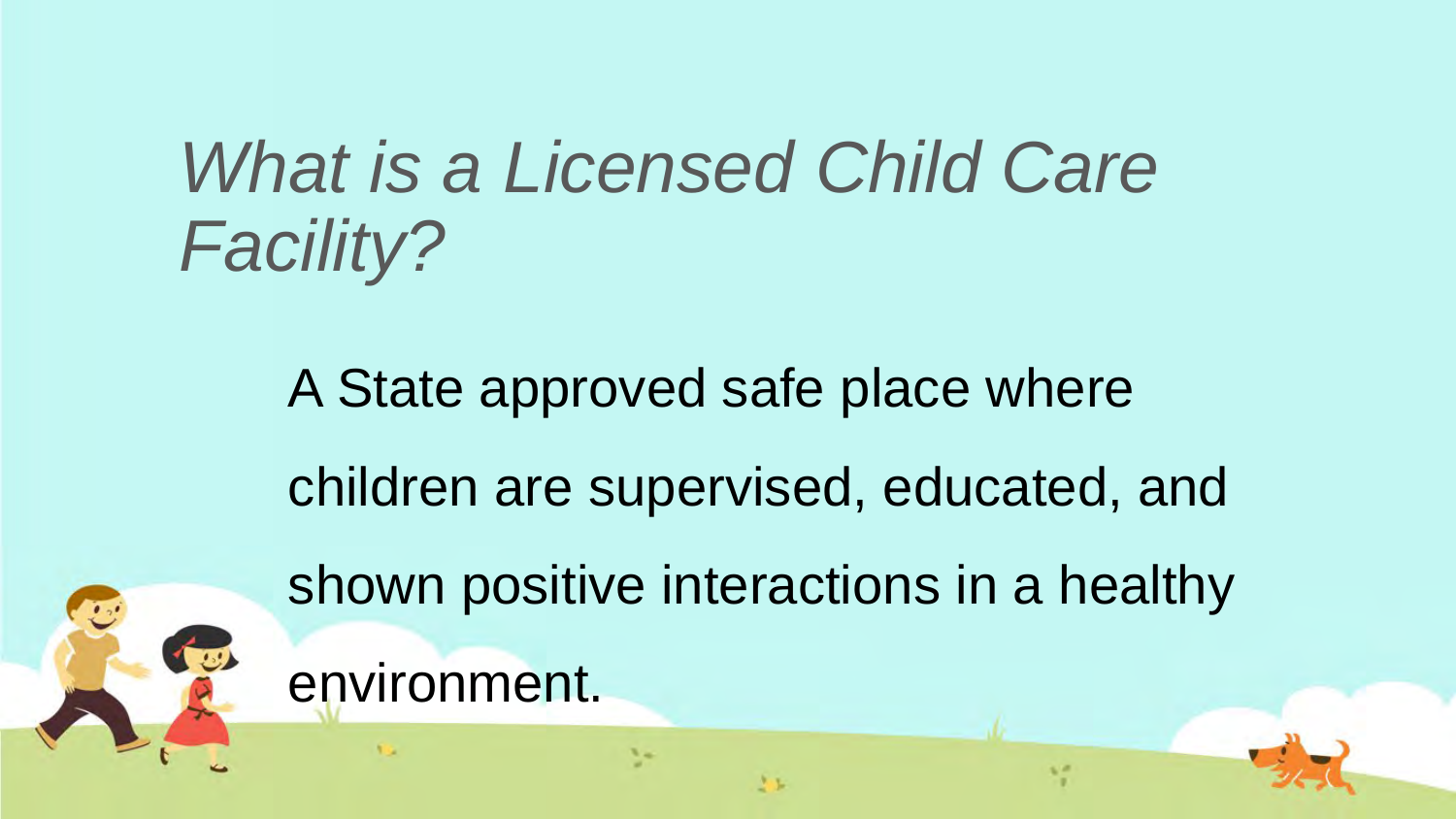## *A Licensed Child Care Facility is:*

**Example 1 Fig. 2 a** facility that is safe for children

times

七

- **Example 2** a facility where children can grow and learn
- a facility where educated and trained adults
	- of good character supervise children at all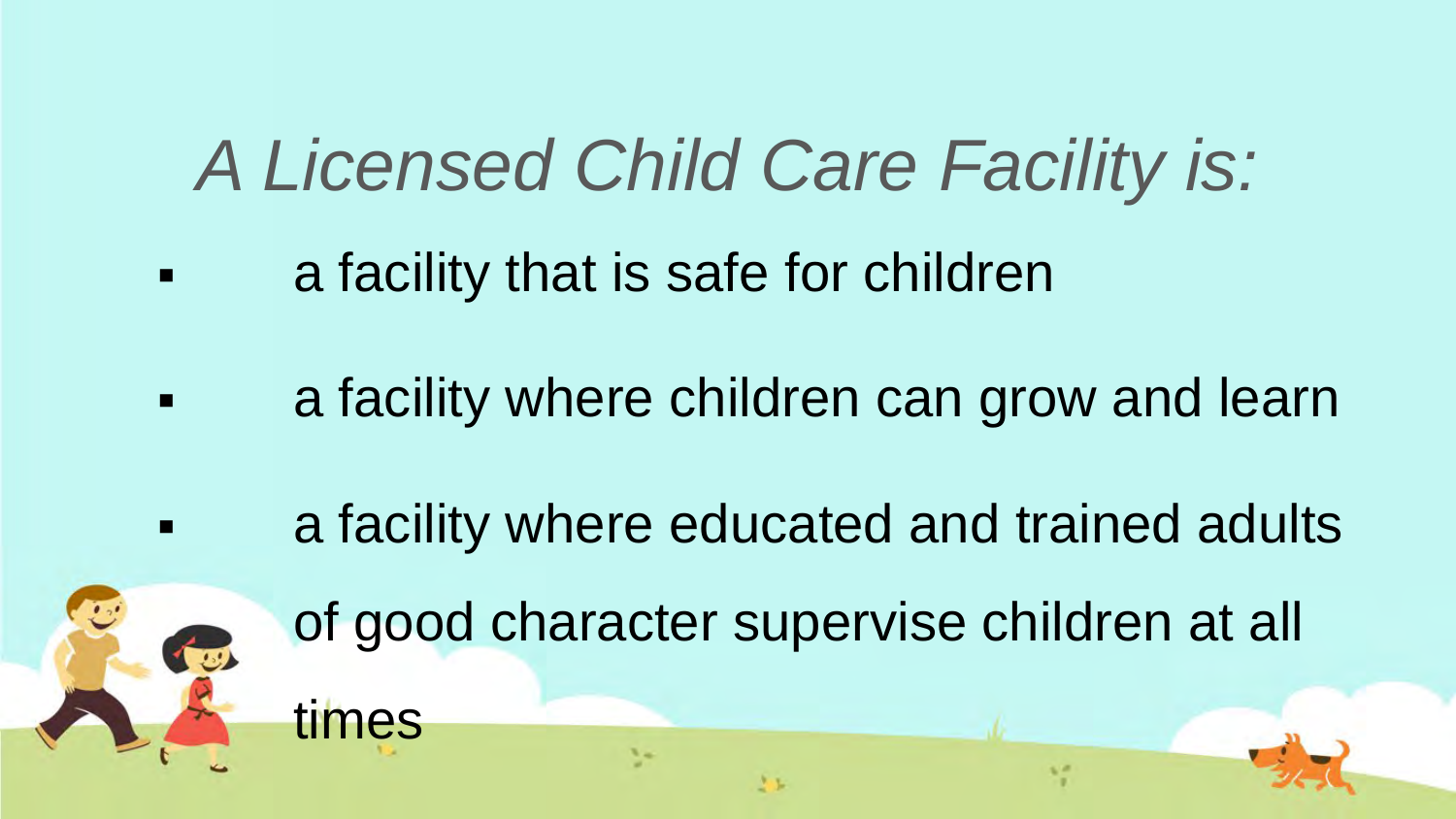## *A Licensed Child Care Facility is:*

- a facility with a program that promotes quality of care
- a facility that promotes positive

interactions with children and parents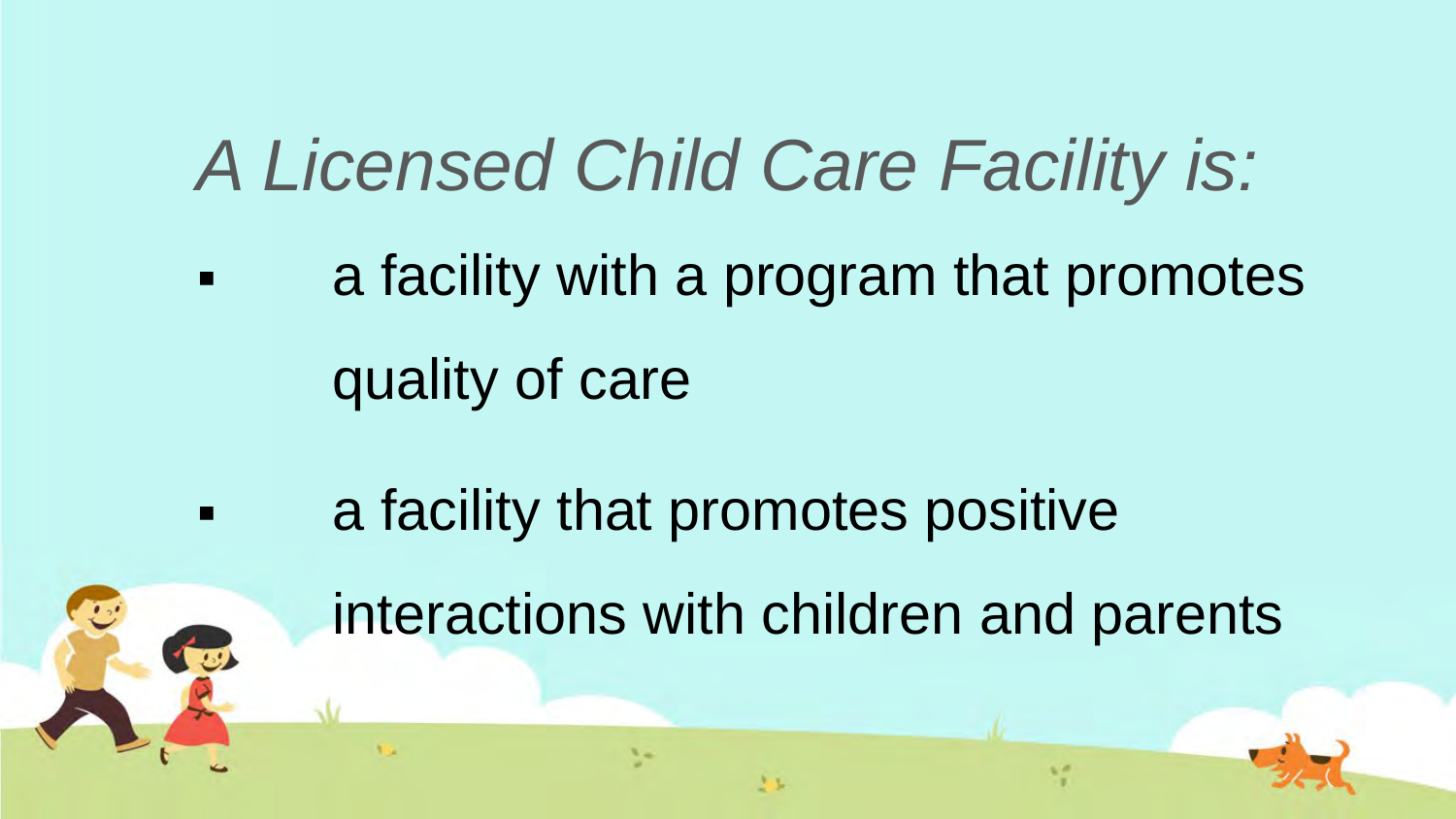# Benefits of Licensing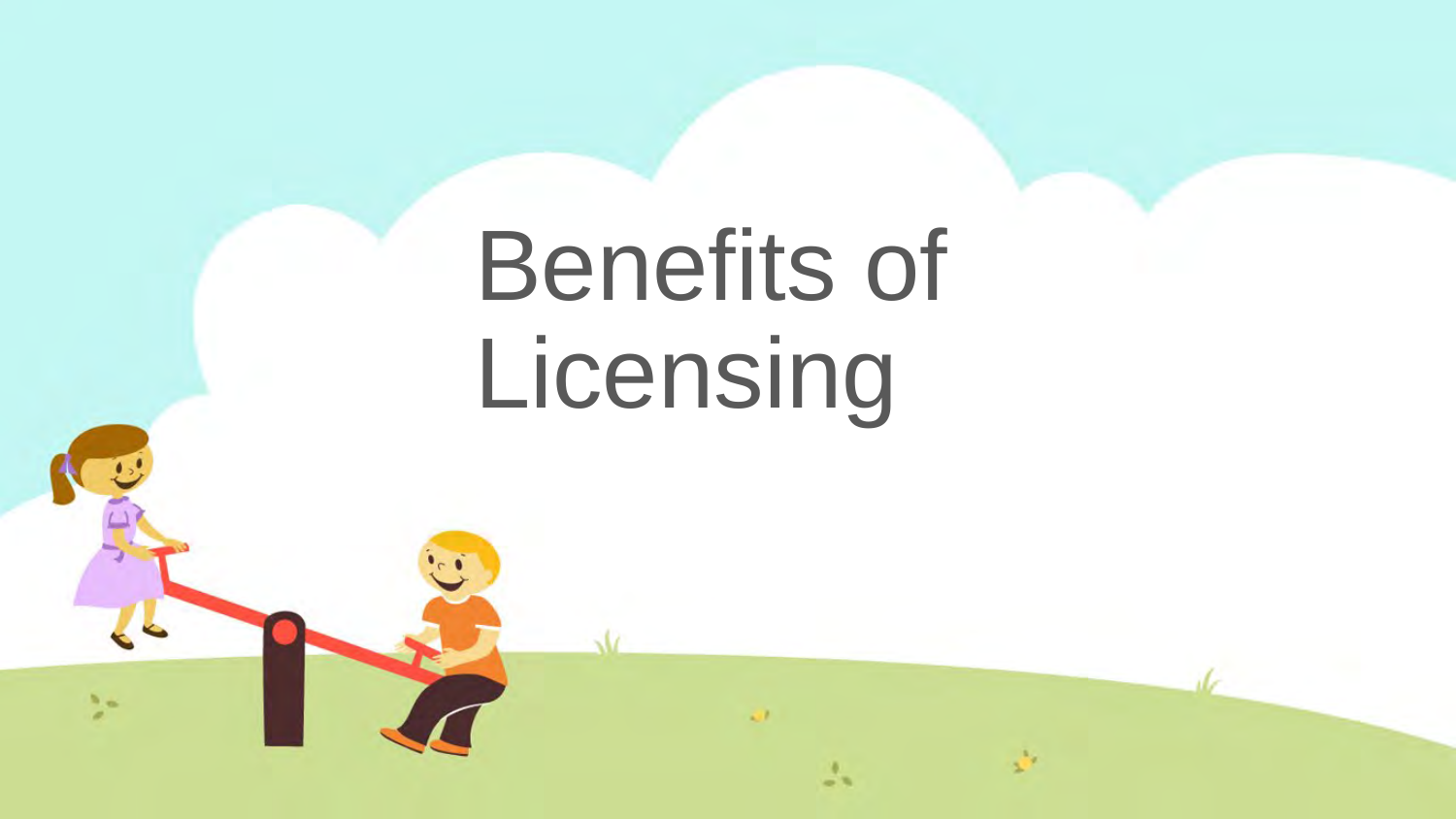viewed favorably by families **-** Professional recognition by clients and community – licensed providers are

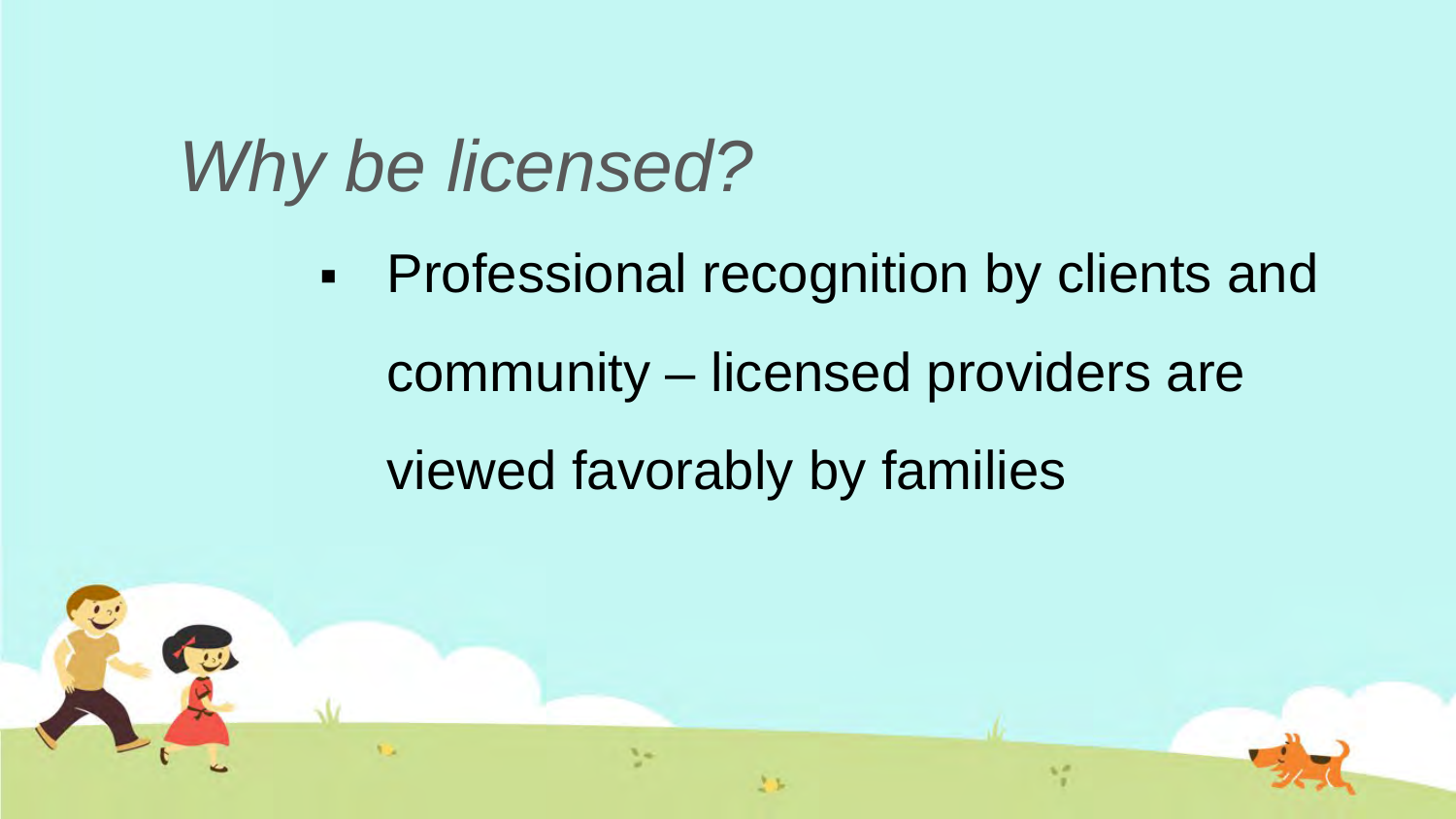capacity and grow your business Care for more children – increase your

大型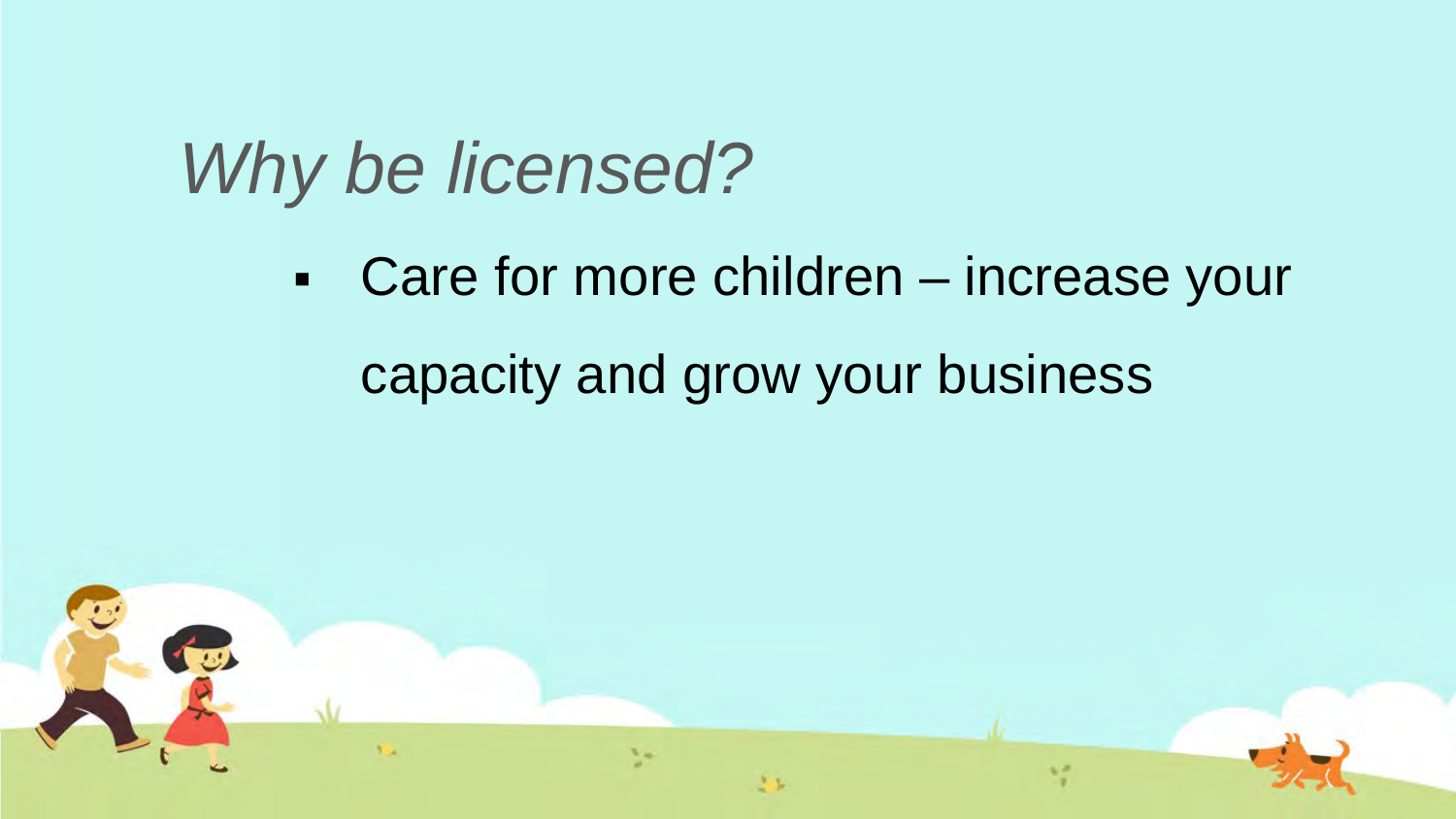a statewide network of professionals who Professional development support: *thread* is work with child care providers to help them learn the best practices in early childhood education.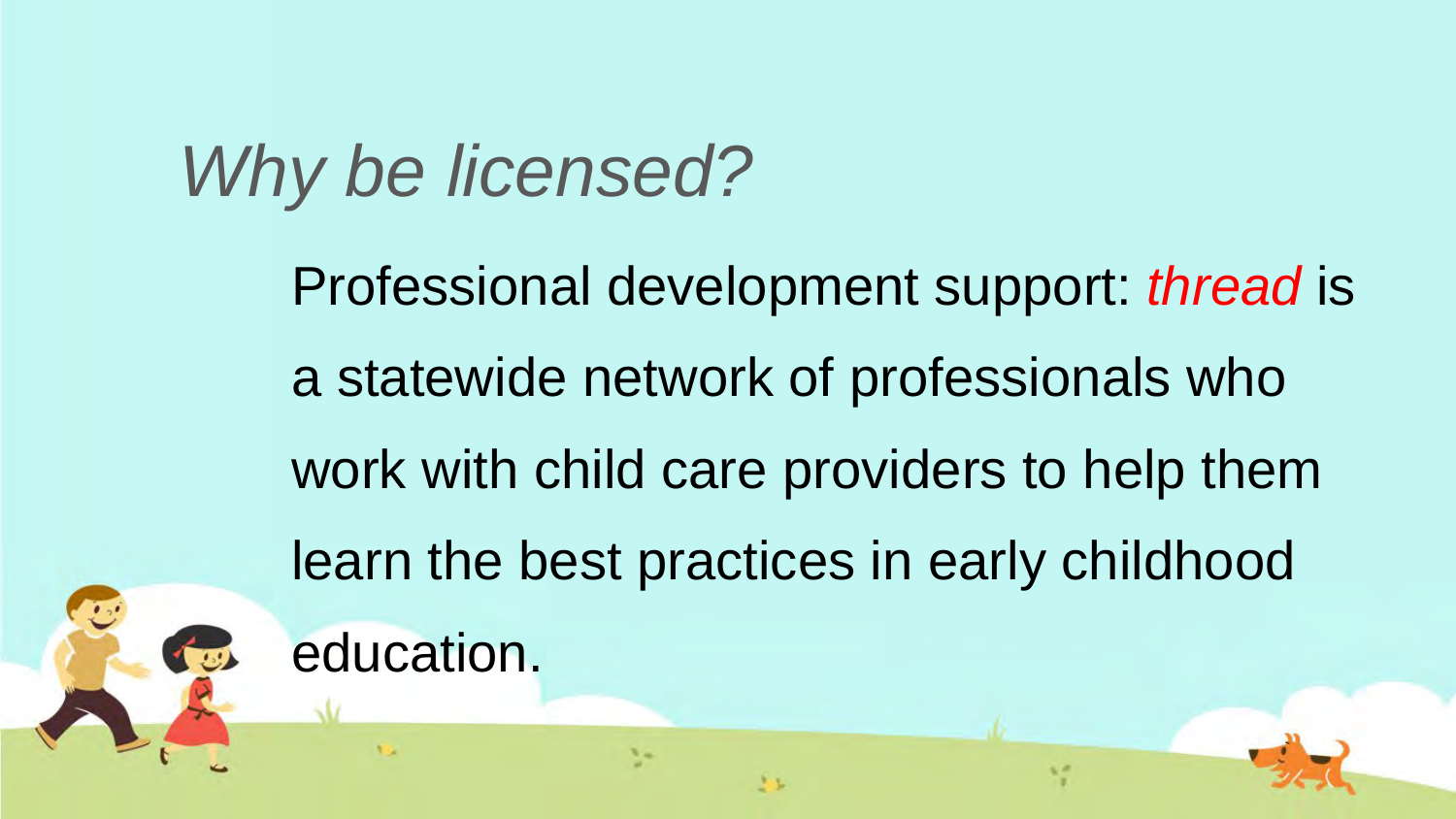Qualify for subsidized support programs like

Child Care Assistance, Child Care Grant, and

the Child Care Food Program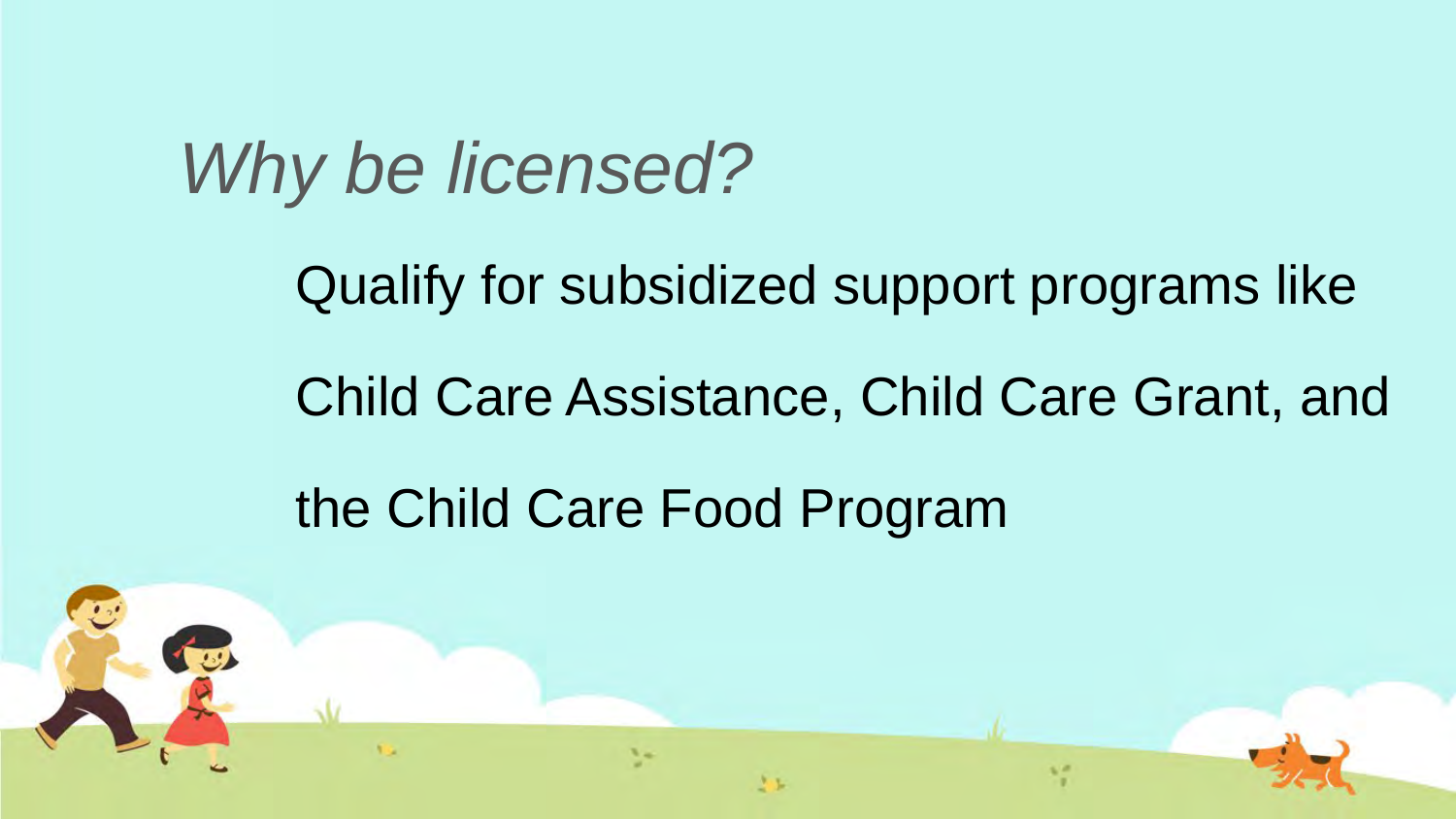# Types of Licenses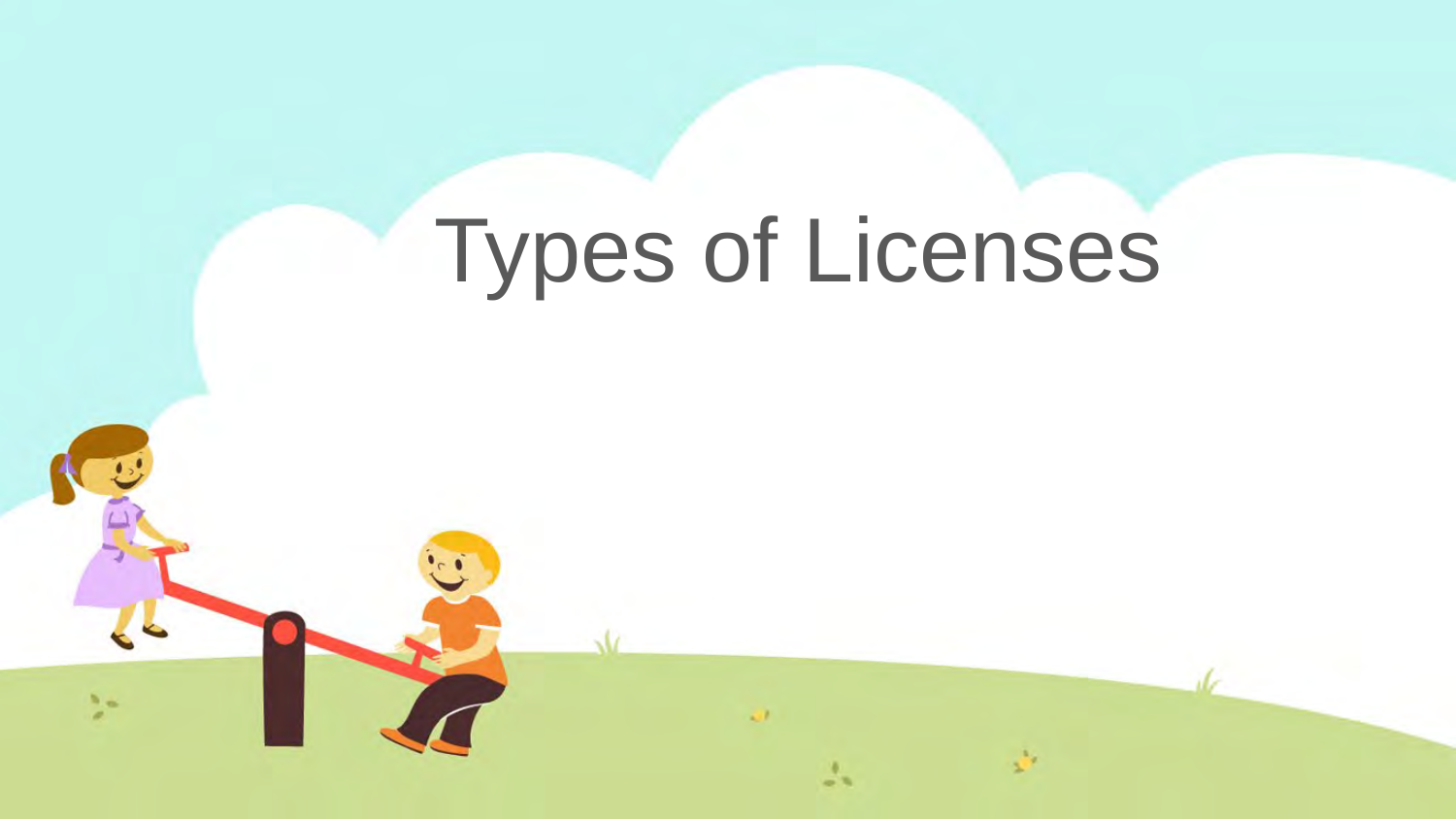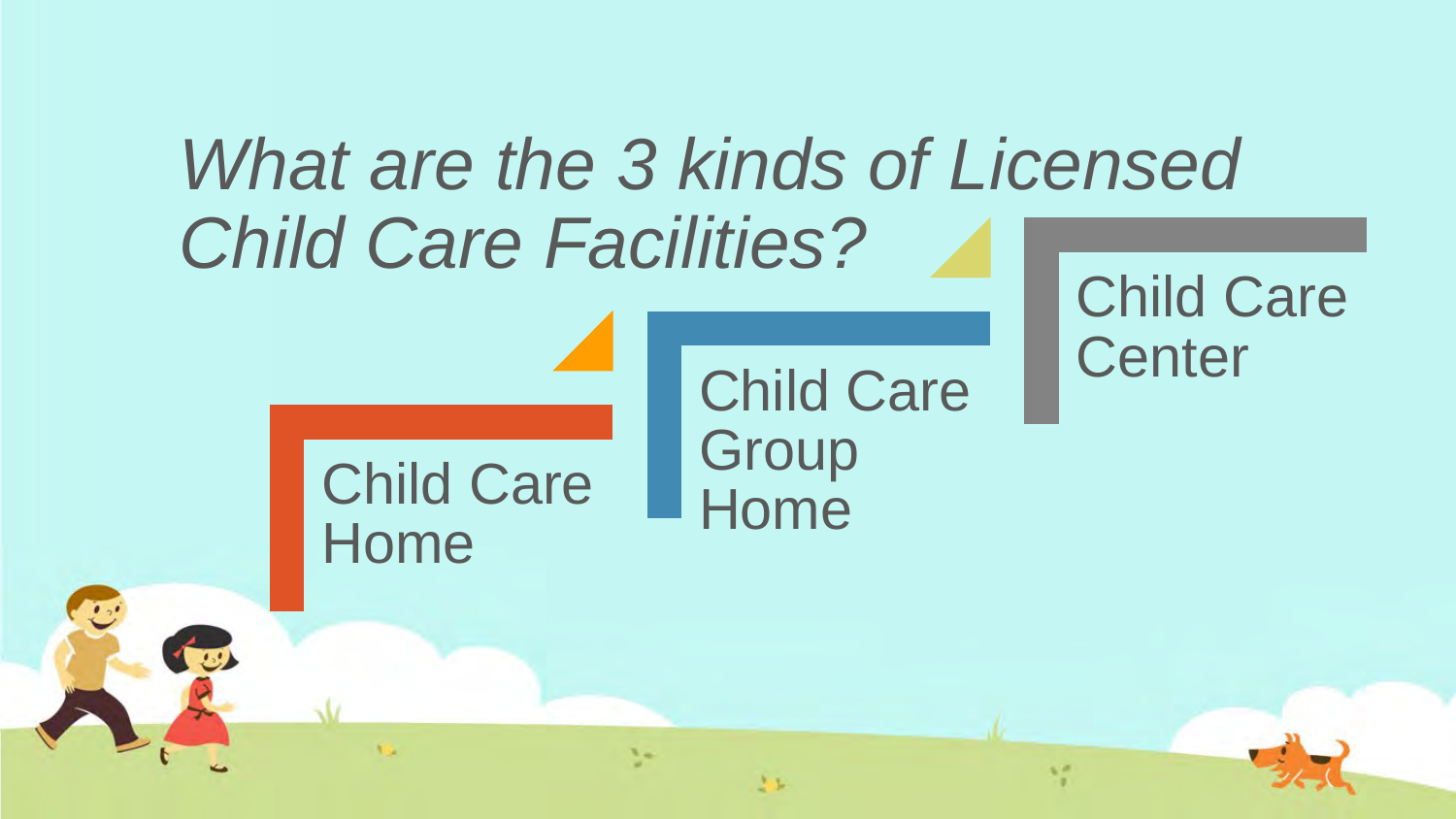

立た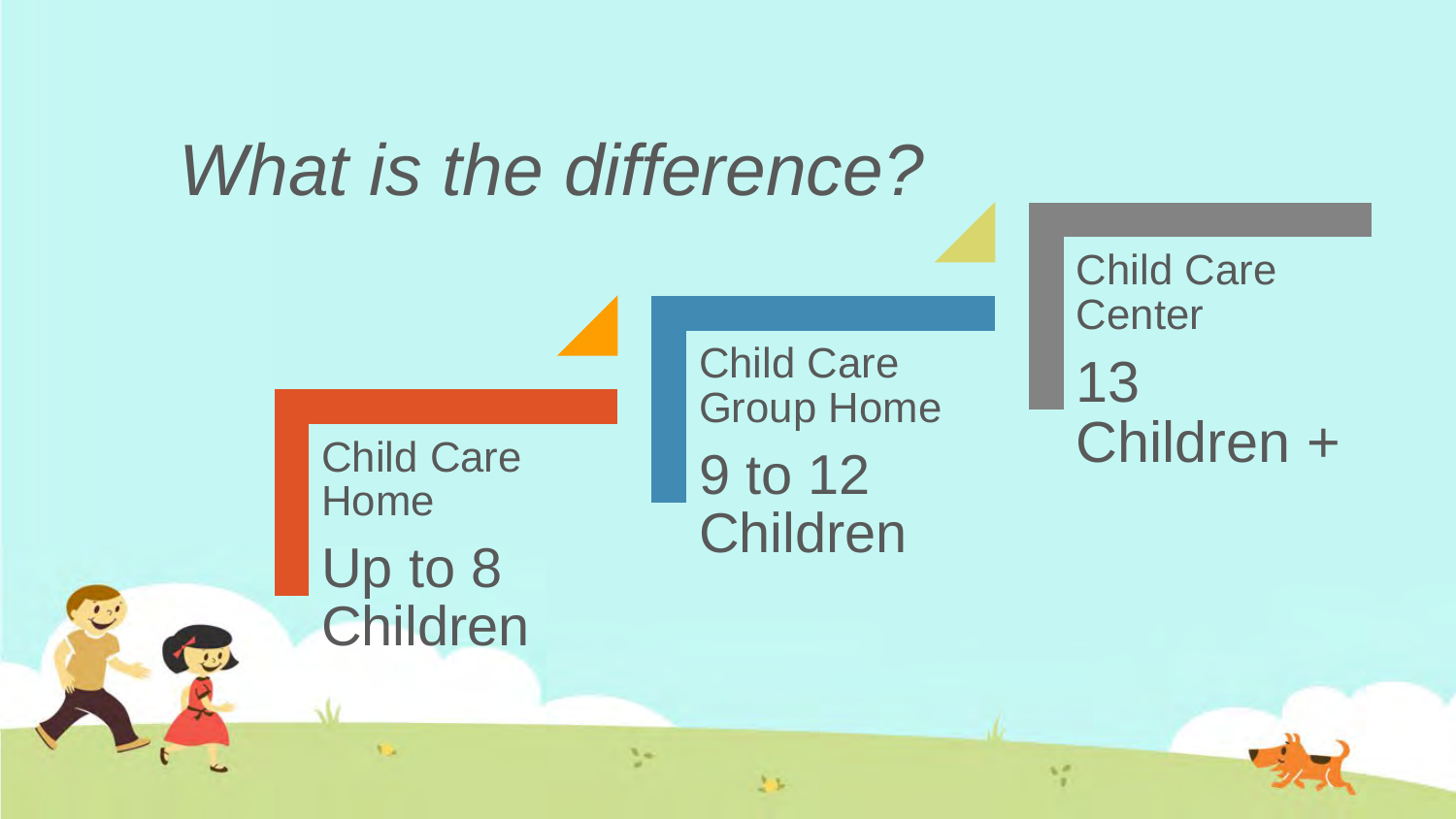*What other differences are there between Homes, Group Homes and Centers? (click for regulations)* 

- **Example 20 Caregiver-to-child ratio requirements**
- **Caregiver age qualifications**
- **Administrator education/Caregiver** イッ training qualifications 大王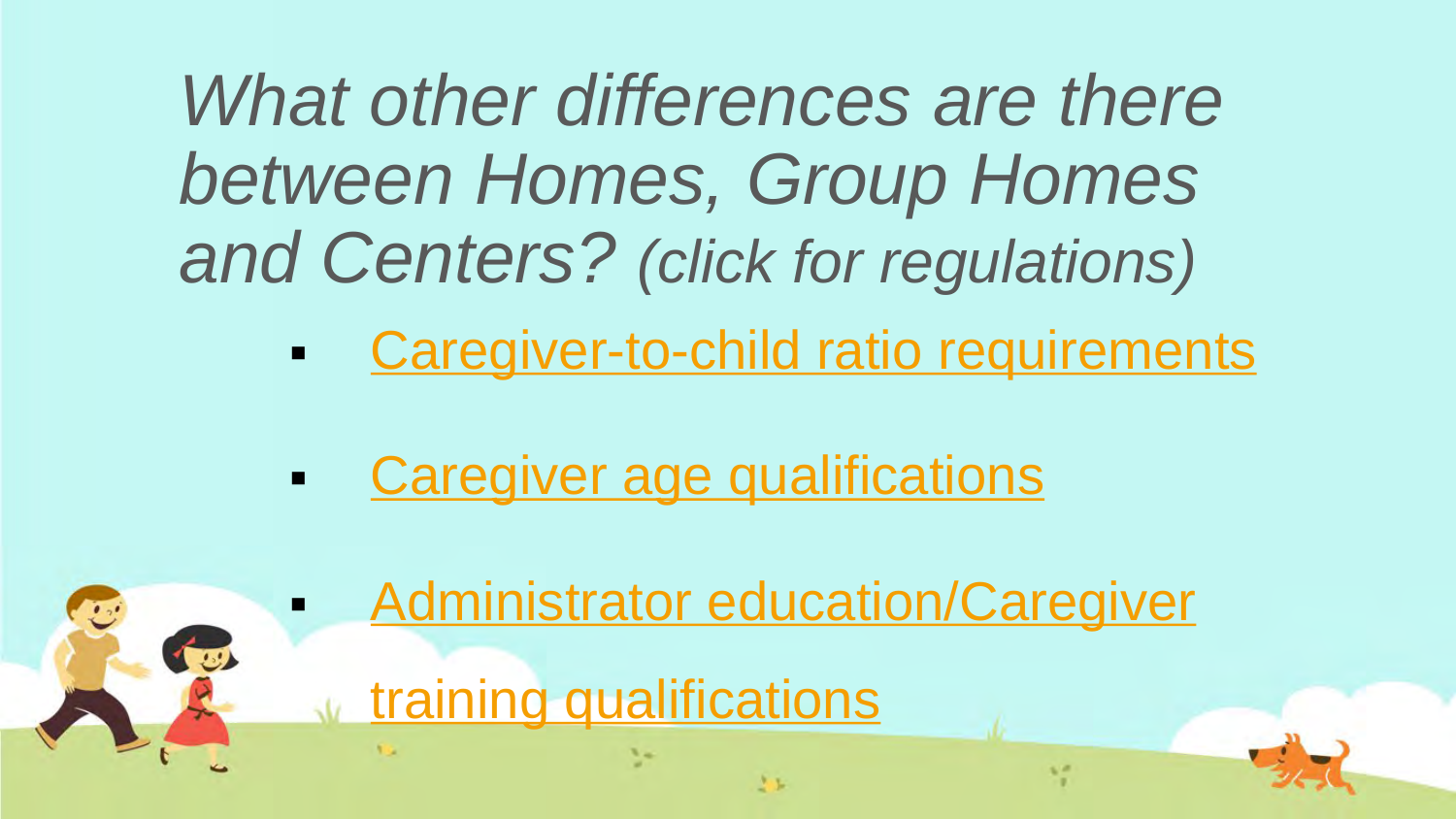## The Licensing Process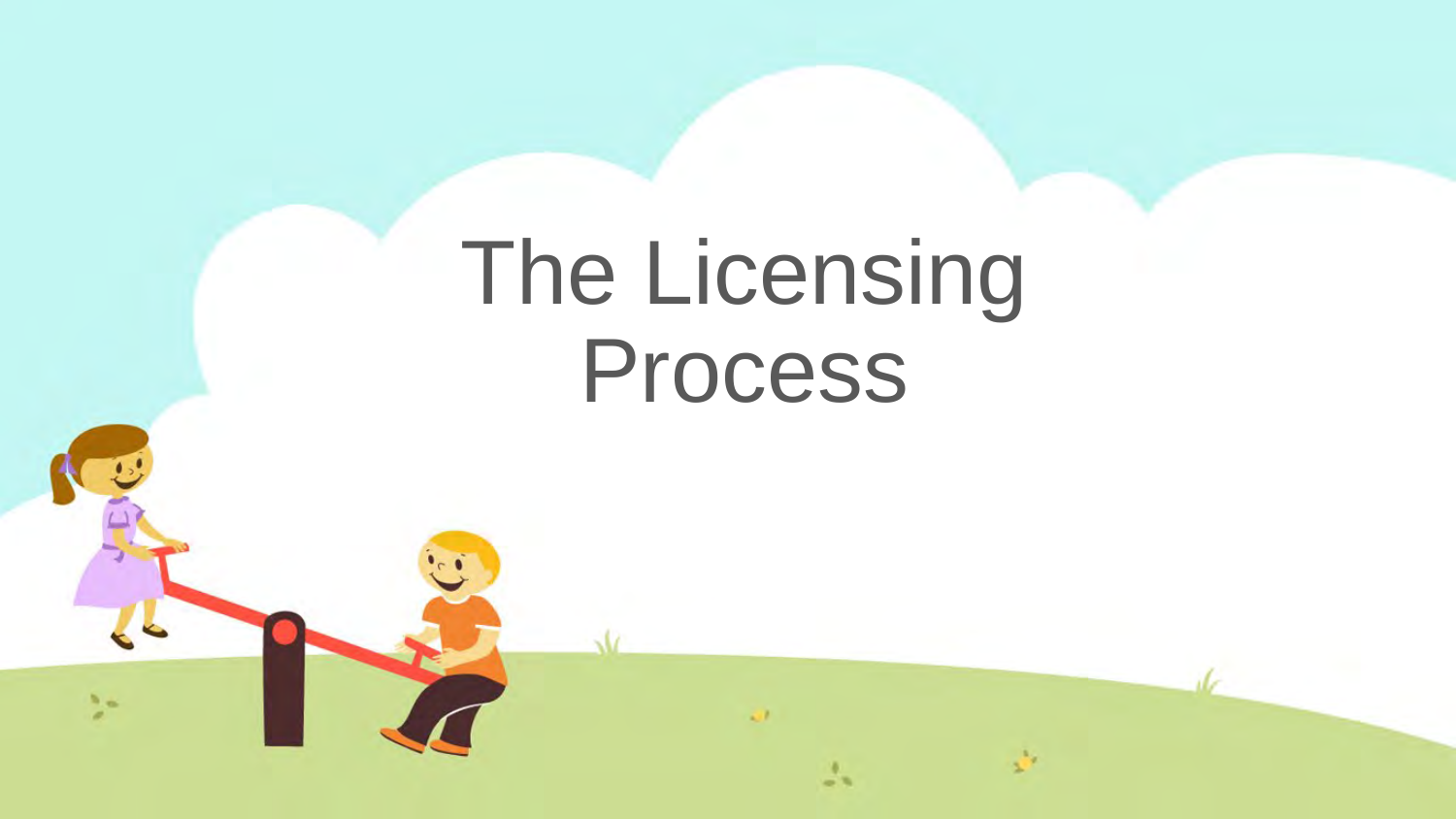#### *Consider……..*

一

#### Will I have enough employees who can

#### pass a background check? Are the

#### Administrators and Caregivers qualified?

Will they need more training?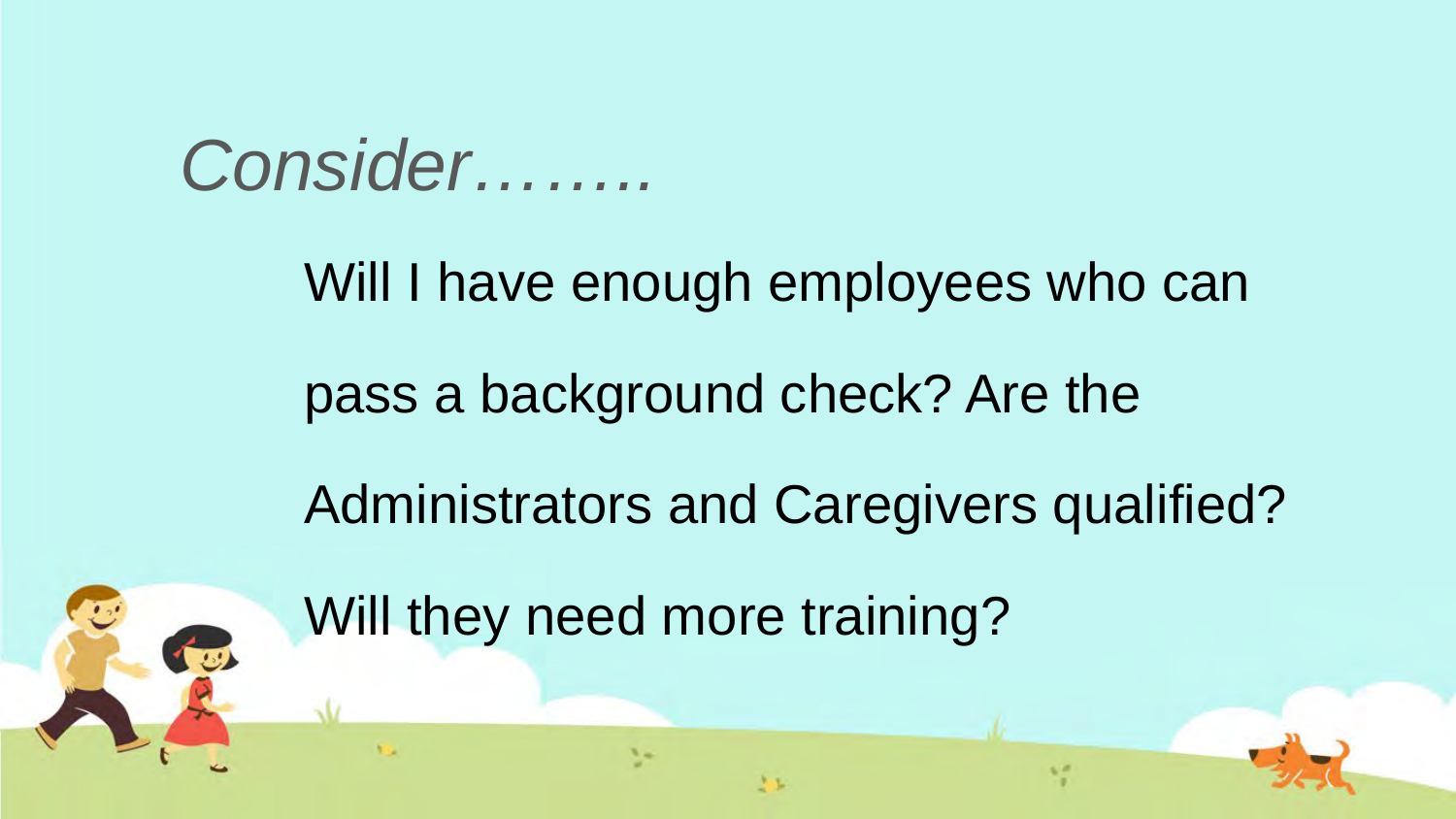*Consider……..* 

## and outdoor play space? Will I have an approved location (permits and regulations) with enough safe indoor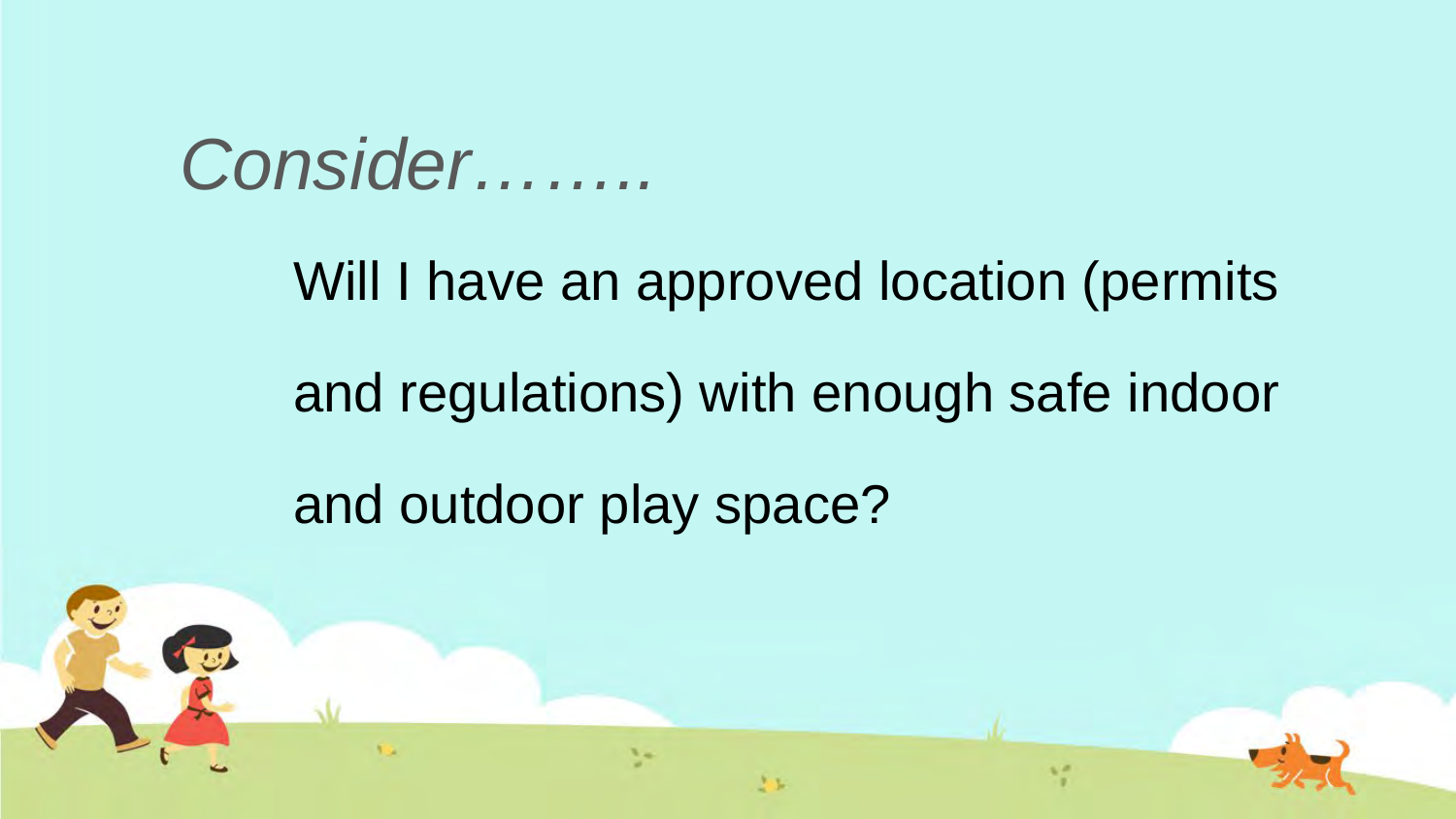### *Consider……..*

大型

children?

**-** Do I have the appropriate Business

License(s) for my location?

 Will I have enough supplies, toys, furniture and learning materials for the

 $\mathbf{V}$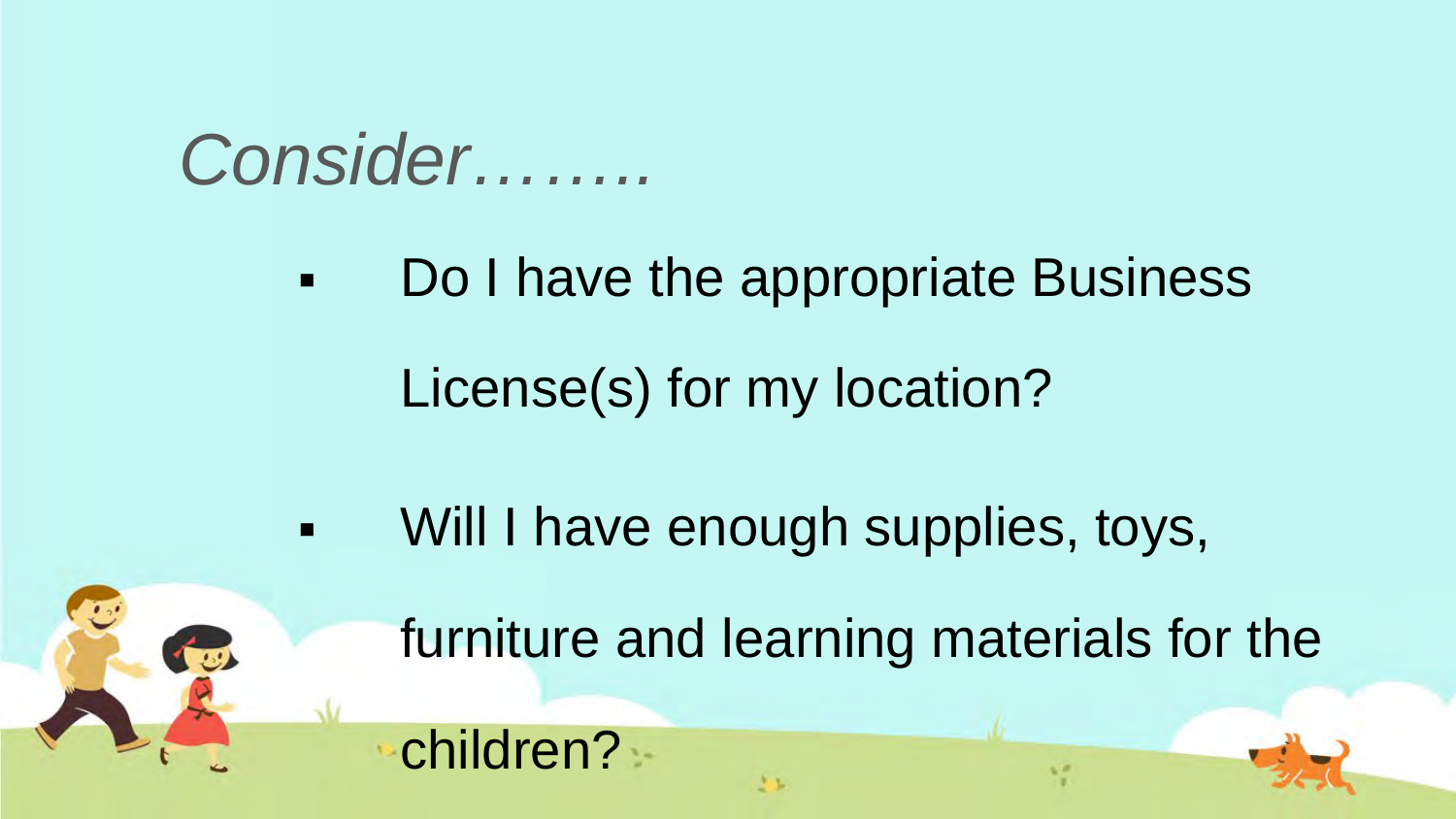*Are there potential costs to becoming licensed?* 

**Permits and licenses** 

**Fire safety review and inspection fees** 

大王

Alaska Background Check program fees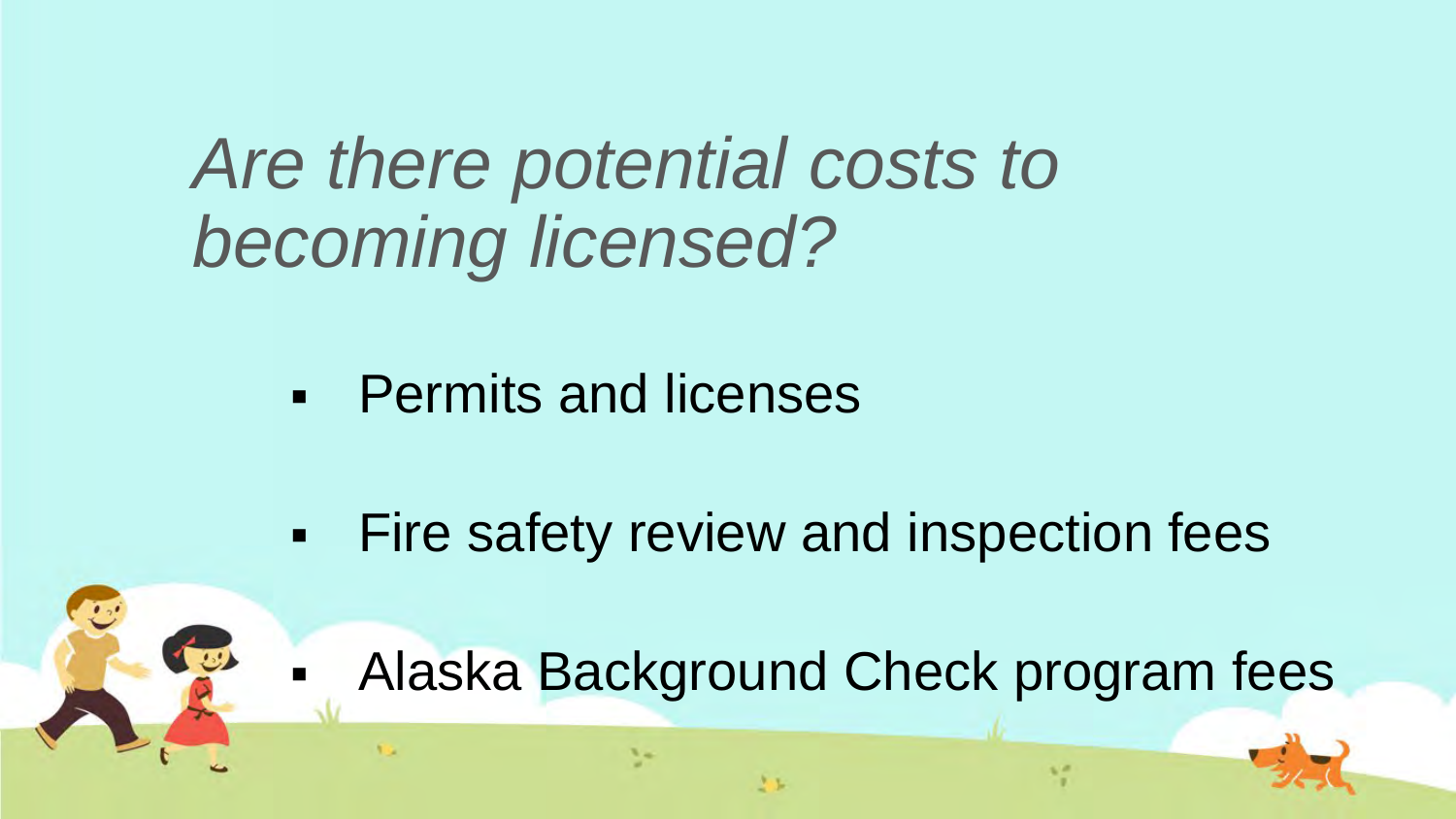## *Are there potential costs to becoming licensed?*

- **-** Possible repairs/modifications to building
- Possible well water test fees
- **Pediatric First Aid/CPR and other required**

certifications and trainings

大學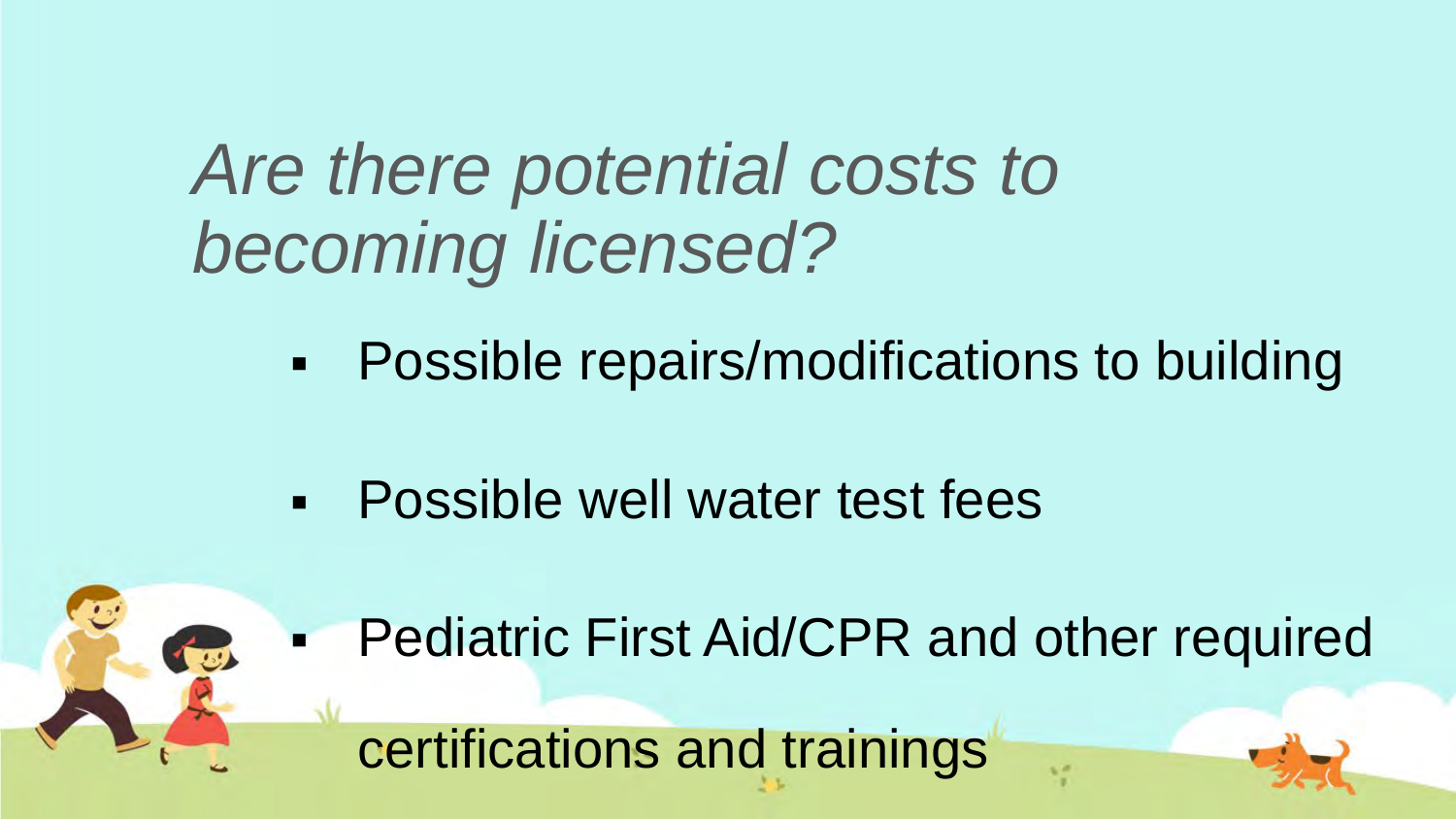## *Steps to becoming licensed:*

Complete and submit a Provisional Child Care Licensing Application packet

Obtain [valid background checks](https://nabcs.dhss.ak.local/Help) for you



and all household members and/or caregivers 16 years of age and older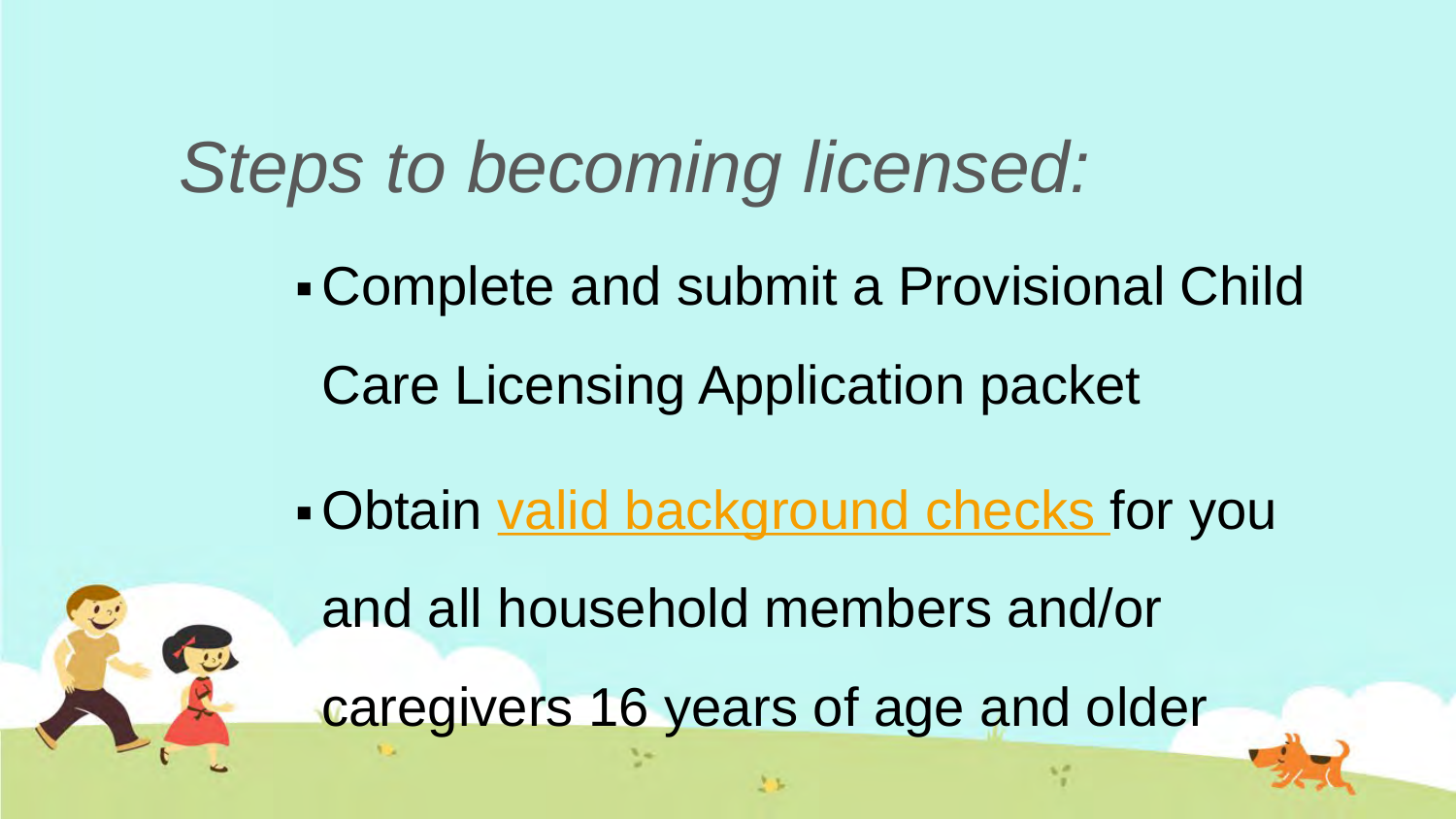## *Steps to becoming licensed:*

- Obtain Fire Marshal Inspection/Plan Approval if applicable
- Participate in an administrator orientation to



child care licensing regulations, statutes and **requirements** 

 $\mathcal{N}$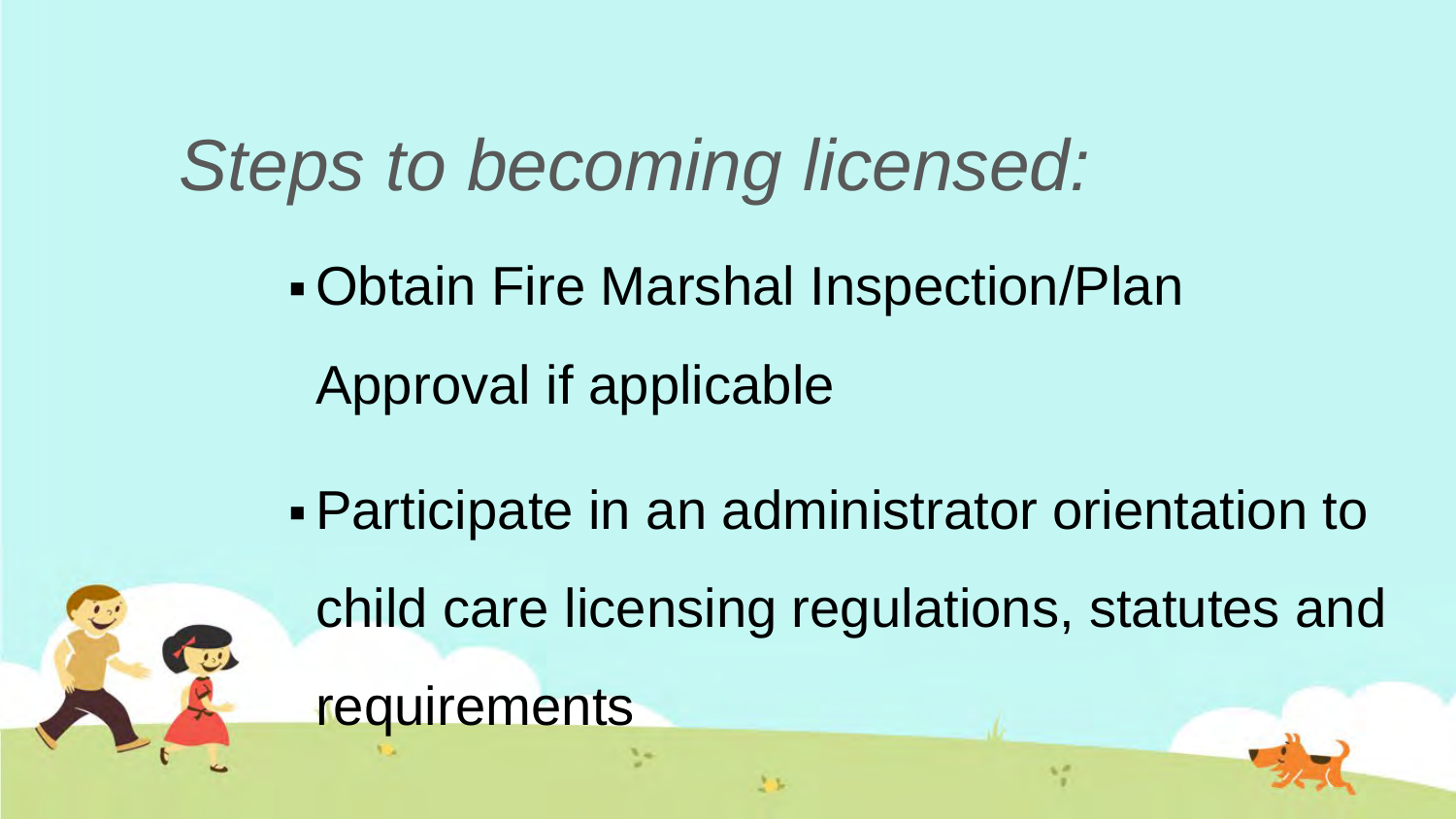## *Steps to becoming licensed:*

Participate in an onsite compliance evaluation – a full premises inspection of the entire inside of the facility and outside of the property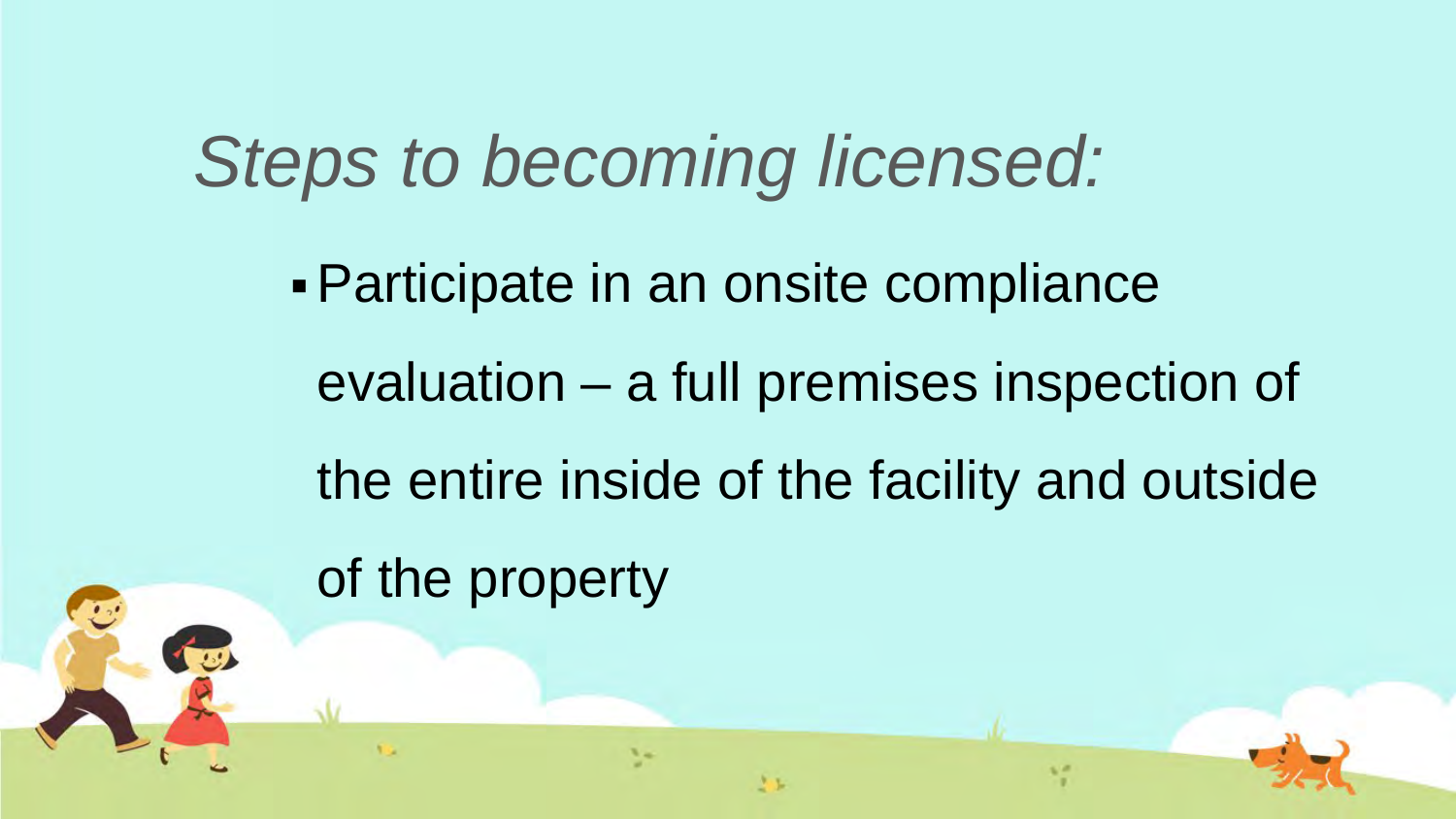## After Licensing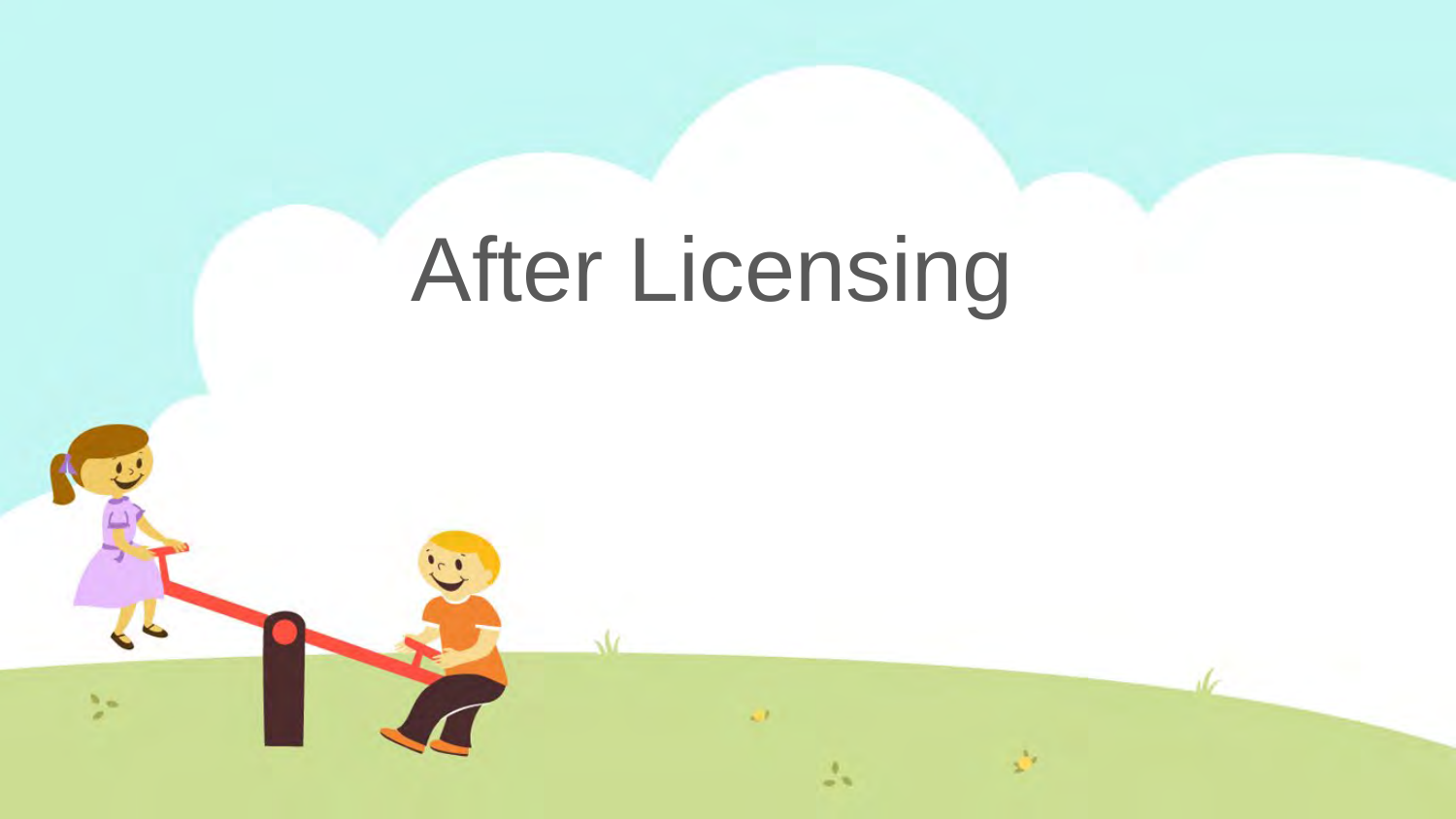## *Once you're licensed….*

- You will be subject to announced and unannounced inspections
	- Your licensing specialist will work correction for any findings cooperatively with you on a plan of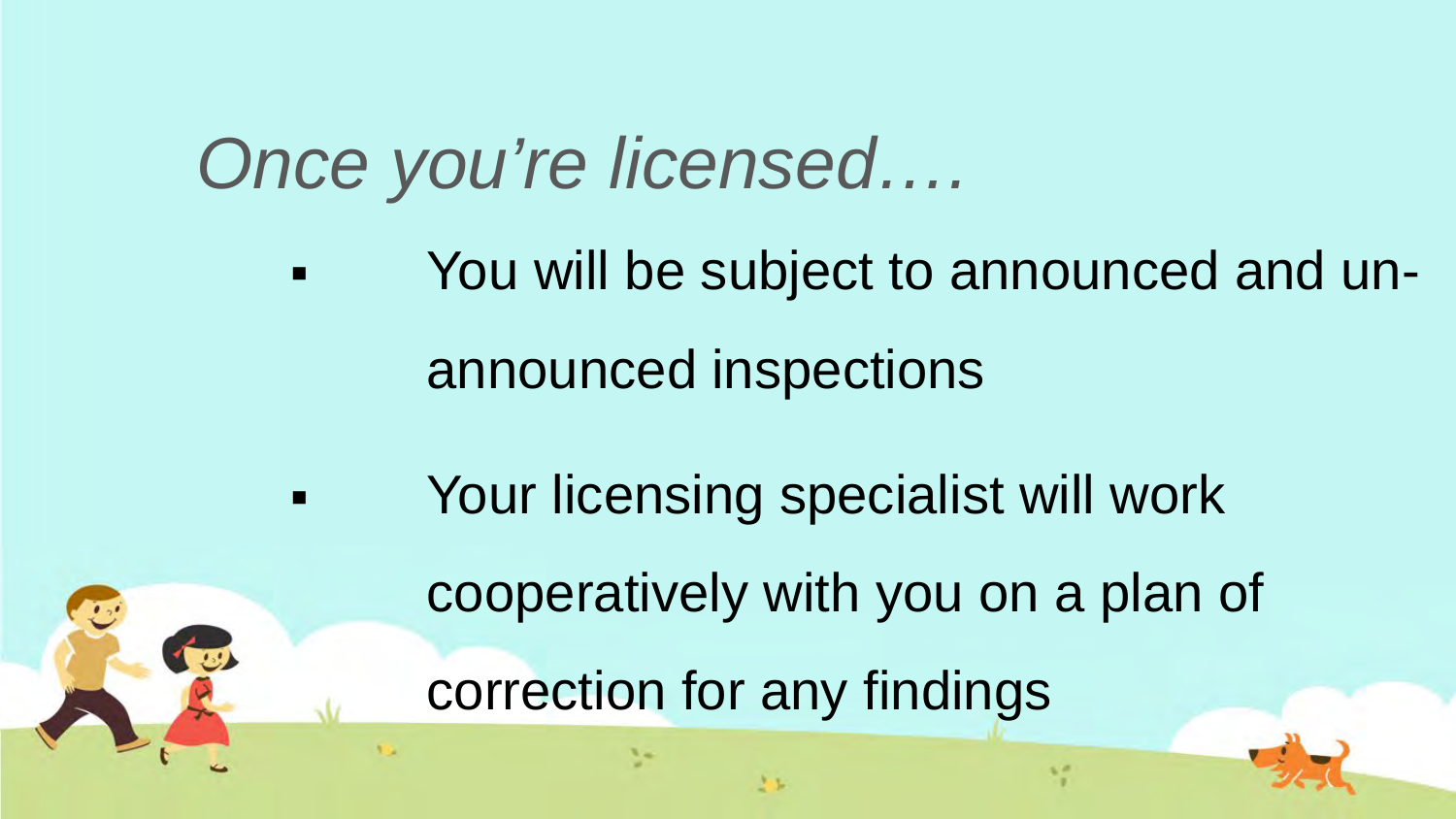## *Once you're licensed….*

**If the facility continues to be out of**  and other penalties up to and including compliance, or the violations are severe, providers may be subject to financial closure.

 $\mathbf{V}$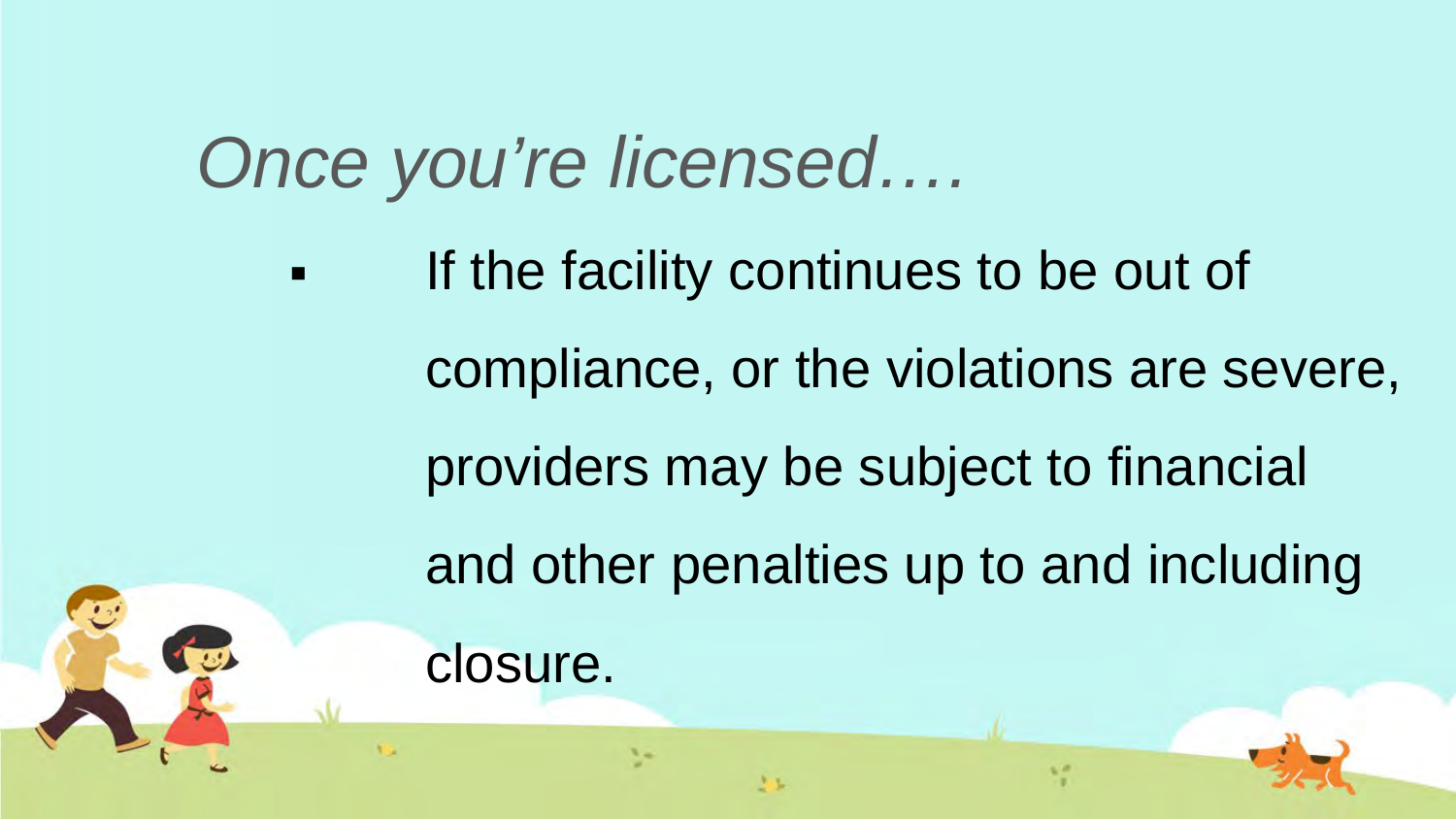## *You'll continue to work with other agencies…* **Alaska Background**

立刻

大學